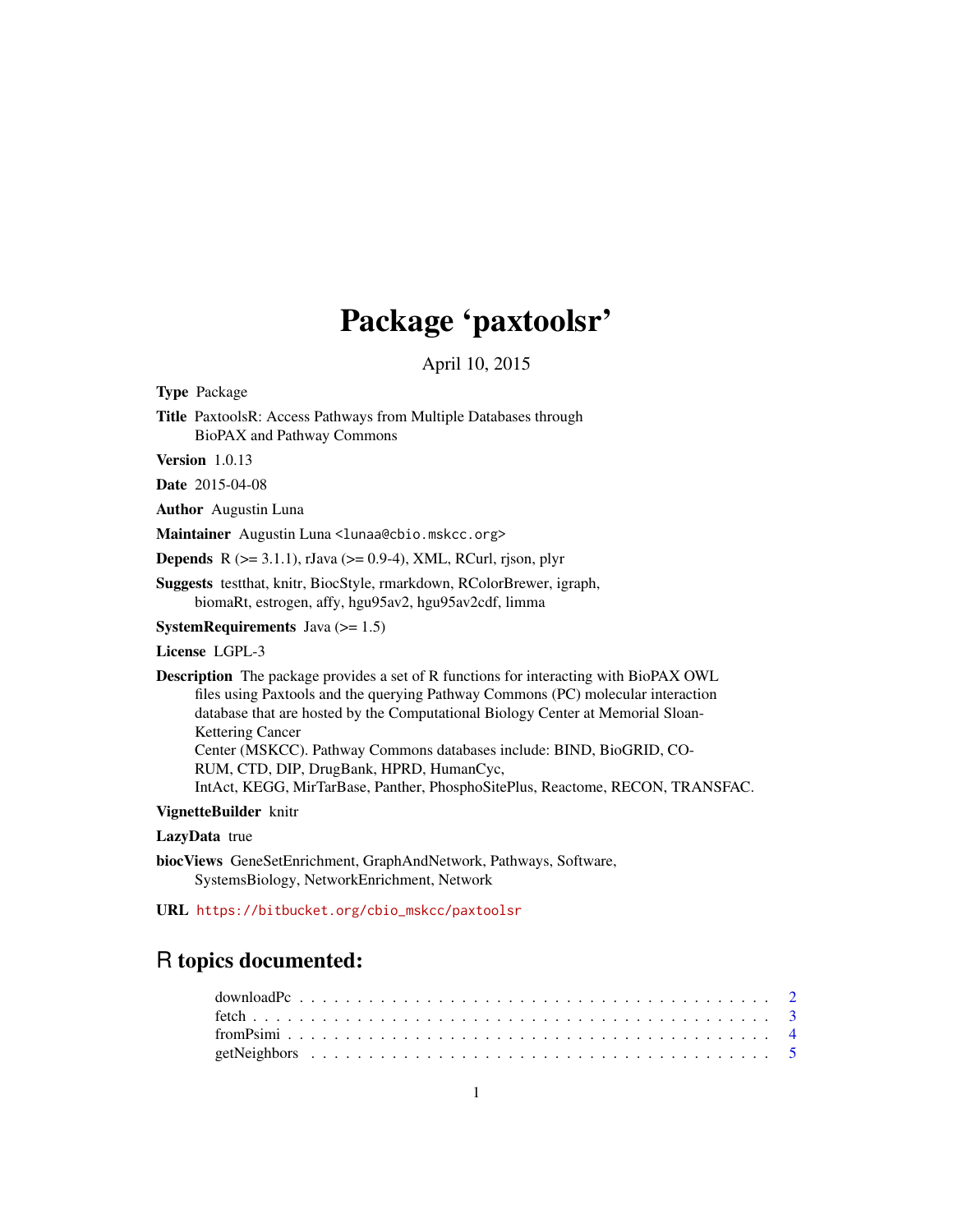## <span id="page-1-0"></span>2 downloadPc

| getPc    | 5               |
|----------|-----------------|
|          | 6               |
|          | 7               |
|          | 8               |
|          | 9               |
|          | -10             |
|          |                 |
|          | $\overline{11}$ |
|          |                 |
|          | - 12            |
|          |                 |
|          |                 |
|          | $-15$           |
|          |                 |
|          |                 |
|          |                 |
|          | - 18            |
|          |                 |
|          | -19             |
| traverse |                 |
| validate | 21              |
|          |                 |

#### **Index** [23](#page-22-0)

<span id="page-1-1"></span>downloadPc *Download Pathway Commons data*

## Description

Download Pathway Commons data in various formats

## Usage

```
downloadPc(format = c("SIFNX", "GMT"), verbose = FALSE)
```
## Arguments

| format  | a string describing the format to be downloaded; currently, only the Extended |
|---------|-------------------------------------------------------------------------------|
|         | Simple Interaction Format (SIF) "SIFNX" and Gene Set Enrichment Analysis      |
|         | "GMT" formats for the entire Pathway Commons database are supported.          |
| verbose | a boolean debugging information                                               |

## Details

Description of SIF interactions: http://www.pathwaycommons.org/pc/sif\_interaction\_rules.do Description of BioPAX classes: http://www.biopax.org/owldoc/Level3/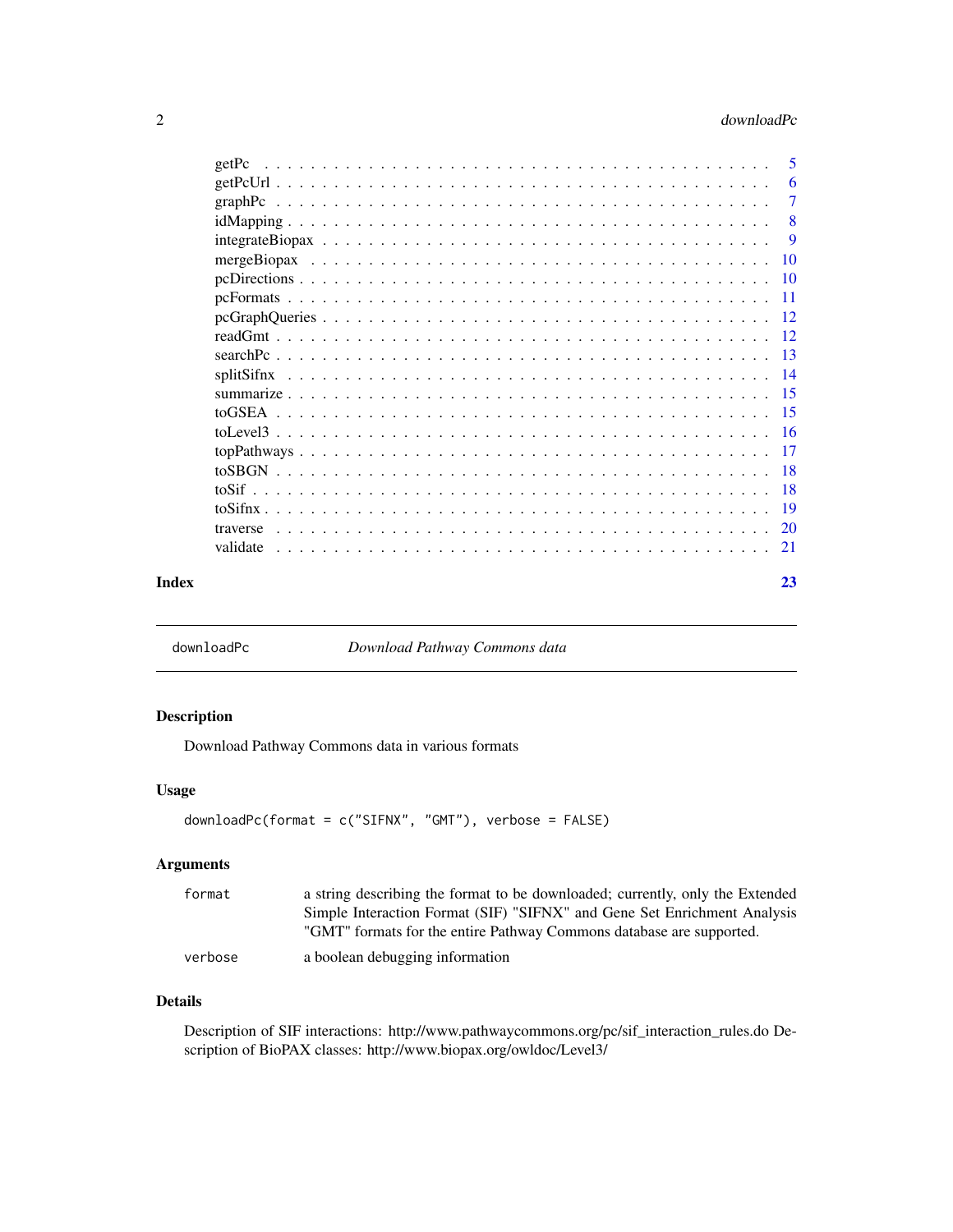<span id="page-2-0"></span>fetch 3

#### Value

a named list with named pathways, each entry contains a vector of gene symbols (for GMT) or a list with two data.frames (for SIFNX):

- edges Network edges with the following columns: PARTICIPANT\_A: Edge (interaction) participant, INTERACTION\_TYPE: Interaction type (see details), PARTICIPANT\_B: Edge (interaction) participant, INTERACTION\_DATA\_SOURCE: Semi-colon delimited list of database sources of the interaction, INTERACTION\_PUBMED\_ID: Semi-colon delimited list of NCBI Pubmed IDs that give evidence for the interaction
- nodes Node information: PARTICIPANT: Interaction participant, PARTICIPANT\_TYPE: BioPAX class (see details), PARTICIPANT\_NAME: Display name for the participant, UNIFICATION\_XREF: A UnificationXref defines a reference to an entity in an external resource that has the same biological identity as the referring entity, RELATIONSHIP\_XREF: An RelationshipXref defines a reference to an entity in an external resource that does not have the same biological identity as the referring entity.

## See Also

[downloadPc](#page-1-1)

#### Examples

format <- "GMT" #downloadPc(format=format)

fetch *Fetch a set of IDs from a BioPAX OWL file*

#### Description

This function will create a subsetted object with specified URIs.

## Usage

```
fetch(inputFile, outputFile = NULL, idList)
```
#### Arguments

| inputFile  | a string of the name of the input BioPAX OWL file    |
|------------|------------------------------------------------------|
| outputFile | a string with the name of the output BioPAX OWL file |
| idList     | a vector of IDs from the BioPAX OWL file             |

## Details

Only entities in the input BioPAX file will be used in the fetch. IDs used must be URIs for the entities of interest. Additional properties such as cross-references for fetched entities will be included in the output.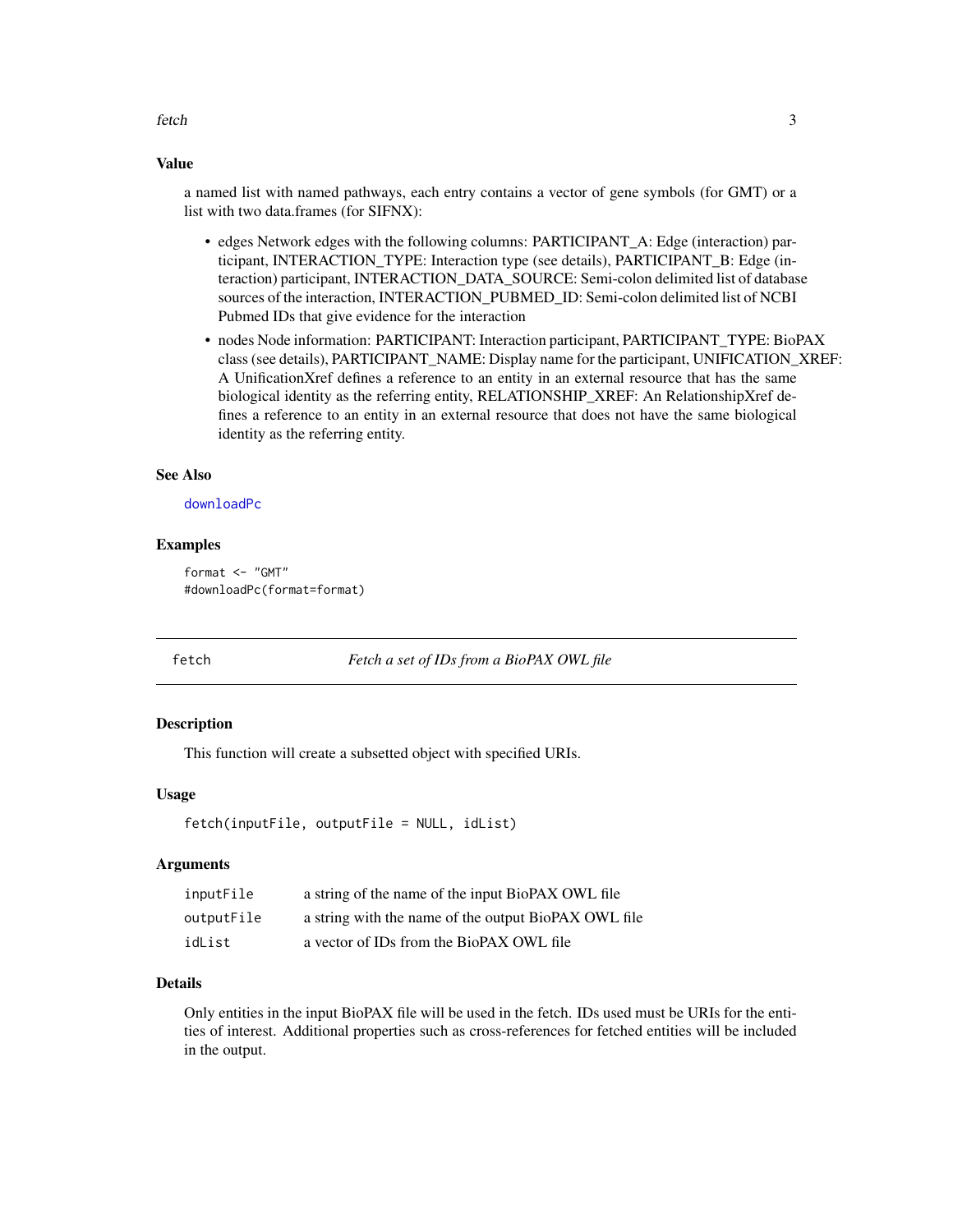## <span id="page-3-0"></span>Value

an XMLInternalDocument representing a BioPAX OWL file

#### Examples

```
outFile <- tempfile()
tmp <- getPc(uri="http://identifiers.org/reactome/REACT_12034.3",
             format="BIOPAX",
             verbose=TRUE)
ids <- c("http://identifiers.org/uniprot/P36894",
         "http://identifiers.org/uniprot/Q13873")
results <- fetch(tmp, outFile, ids)
```
fromPsimi *Read PSIMI file*

## Description

This function reads in a PSIMI file.

## Usage

```
fromPsimi(inputFile, outputFile = NULL, bpLevelArg = 3)
```
## Arguments

| inputFile  | a string of the name of the input PSIMI file                               |
|------------|----------------------------------------------------------------------------|
| outputFile | a string of the name of the output BioPAX OWL file                         |
| bpLevelArg | a string representing the BioPAX level for the output file (default: NULL) |

## Details

The Proteomics Standard Initiative (PSIMI) format is described at https://code.google.com/p/psimi/wiki/PsimiTabFormat

## Value

an XMLInternalDocument representing a BioPAX OWL file

```
outFile <- tempfile()
results <- fromPsimi(system.file("extdata", "10523676-compact.xml", package="paxtoolsr"),
                                 outFile,
                                 "3")
```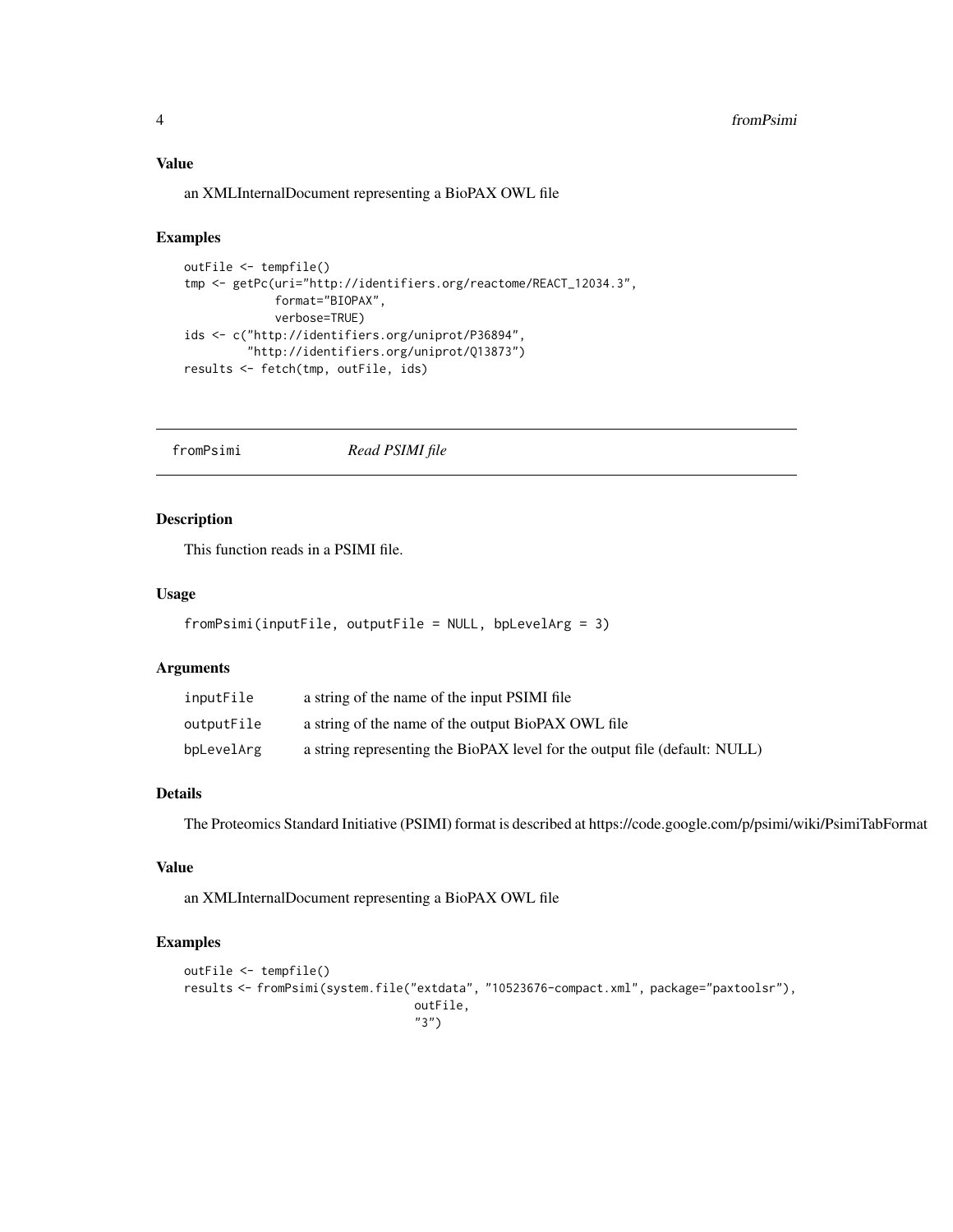<span id="page-4-0"></span>

This function retrieves a set of neighbors for a set of IDs in a BioPAX file.

#### Usage

```
getNeighbors(inputFile, outputFile = NULL, idList)
```
## Arguments

| inputFile  | a string with the name of the input BioPAX OWL file  |
|------------|------------------------------------------------------|
| outputFile | a string with the name of the output BioPAX OWL file |
| idList     | a vector of IDs from the BioPAX OWL file             |

#### Details

Only entities in the input BioPAX file will be searched for neighbors. IDs used must be URIs for the entities of interest.

#### Value

an XMLInternalDocument representing a BioPAX OWL file

## Examples

```
outFile <- tempfile()
results <- getNeighbors(system.file("extdata",
  "raf_map_kinase_cascade_reactome.owl", package="paxtoolsr"),
 outFile,
 c("HTTP://WWW.REACTOME.ORG/BIOPAX/48887#PROTEIN2360_1_9606",
    "HTTP://WWW.REACTOME.ORG/BIOPAX/48887#PROTEIN1631_1_9606"))
```
getPc *Get Pathway Commons BioPAX elements*

## Description

This command retrieves full pathway information for a set of elements such as pathway, interaction or physical entity given the RDF IDs.

#### Usage

getPc(uri, format = NULL, verbose = FALSE)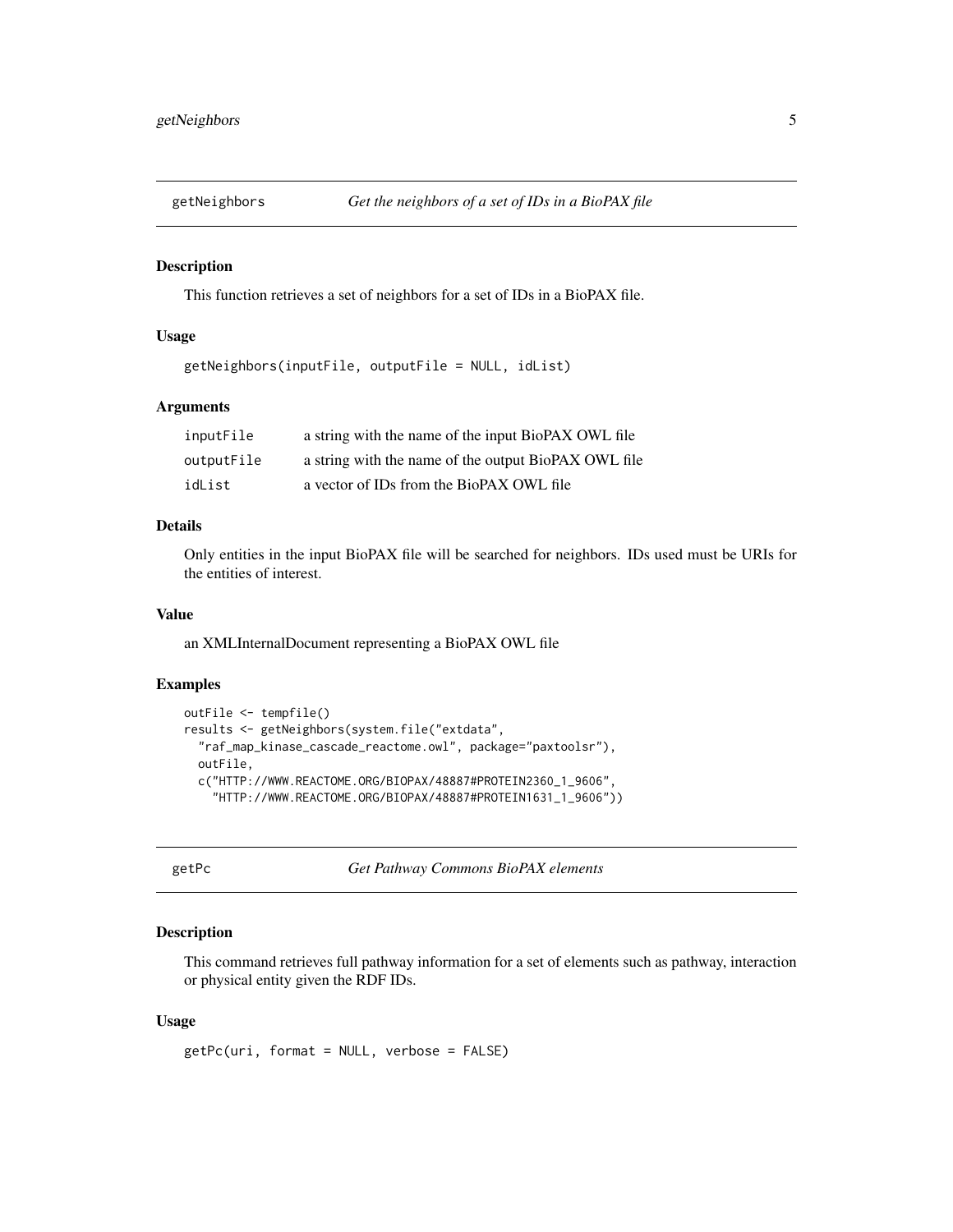#### <span id="page-5-0"></span>Arguments

| uri     | a vector that includes valid/existing BioPAX element's URI (RDF ID; for utility              |
|---------|----------------------------------------------------------------------------------------------|
|         | classes that were "normalized", such as entity references and controlled vocab-              |
|         | ularies, it is usually a Idntifiers.org URL. Multiple IDs are allowed per query, for         |
|         | example, c("http://identifiers.org/uniprot/Q06609", "http://identifiers.org/uniprot/Q549Z0") |
|         | See also about MIRIAM and Identifiers org in details.                                        |
| format  | output format. Valid options can be found using performats                                   |
| verbose | a boolean, display the command used to query Pathway Commons                                 |

## Details

Get commands only retrieve the BioPAX elements that are directly mapped to the ID. Use the "traverse query to traverse BioPAX graph and obtain child/owner elements.

Information on MIRIAM and Identifiers.org <http://www.pathwaycommons.org/pc2/#miriam>

## Value

a XMLInternalDocument object

## See Also

[pcFormats](#page-10-1)

#### Examples

```
uri <- "http://identifiers.org/uniprot/O14503"
#results <- getPc(uri)
```

```
uri <- c("http://identifiers.org/uniprot/O14503", "http://identifiers.org/uniprot/Q9P2X7")
#results <- getPc(uri, verbose=TRUE)
```
getPcUrl *Get base Pathway Commons URL*

#### Description

Get base Pathway Commons URL

#### Usage

getPcUrl()

#### Details

paxtoolsr will support versions Pathway Commons 5 and later. Old versions of the webservice will not be not be operational. Users can parse older BioPAX outputs as an alternative.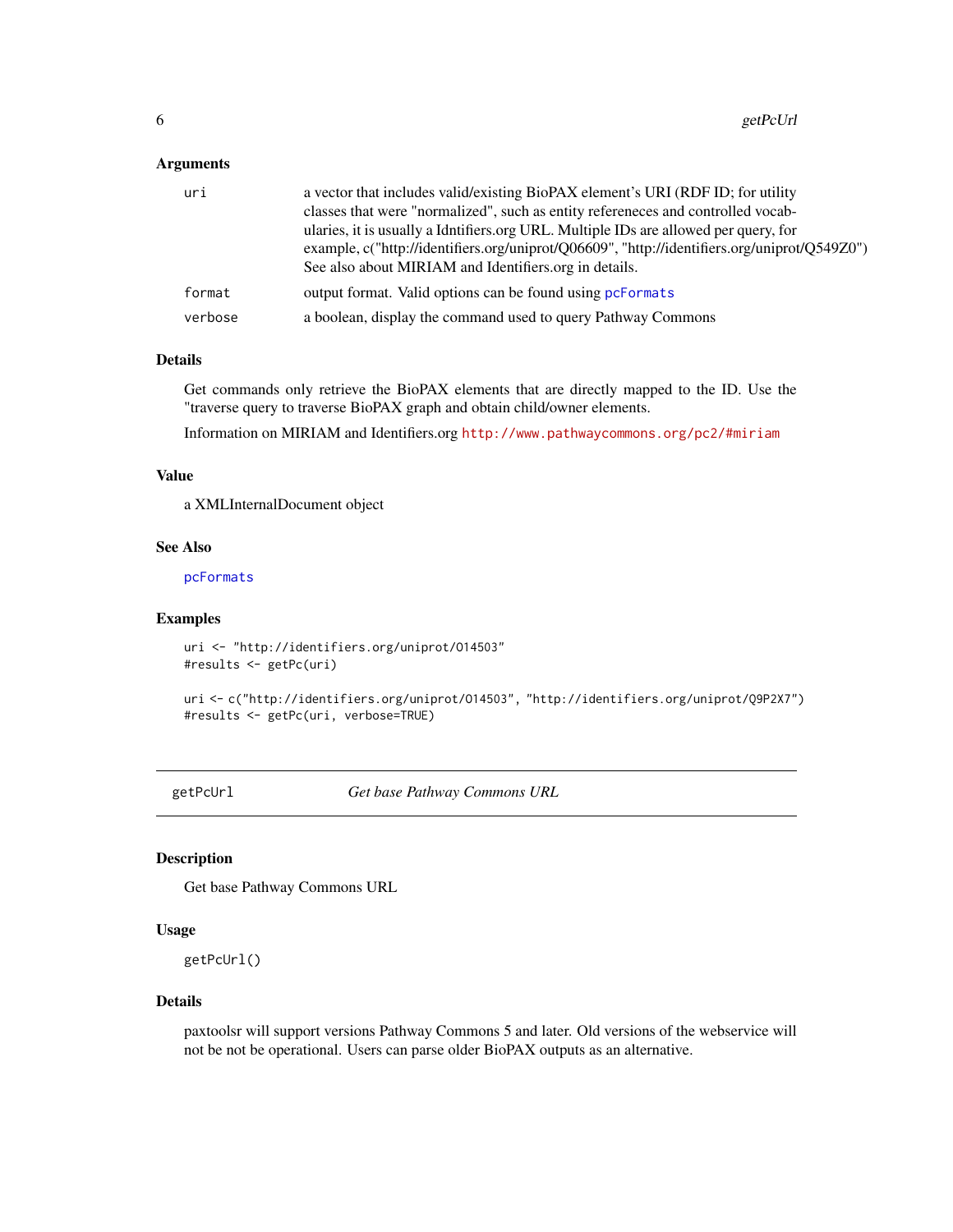#### <span id="page-6-0"></span>graphPc  $\overline{7}$

## Value

a string with base Pathway Commons URL

## Examples

```
url <- getPcUrl()
```
graphPc *Get Pathway Commons BioPAX elements*

## Description

This function will retrieve a set of BioPAX elements given a graph query match.

## Usage

```
graphPc(kind, source, target = NULL, direction = NULL, limit = NULL,
 format = NULL, datasource = NULL, organism = NULL, verbose = FALSE)
```
## Arguments

| kind       | graph query. Valid options can be found using pcGraphQueries See Details for<br>information on graph queries.                                                                                                                                                       |
|------------|---------------------------------------------------------------------------------------------------------------------------------------------------------------------------------------------------------------------------------------------------------------------|
| source     | source object's URI/ID. Multiple source URIs/IDs are allowed per query, for ex-<br>ample c("http://identifiers.org/uniprot/Q06609", "http://identifiers.org/uniprot/Q549Z0")<br>See a note about MIRIAM and Identifiers.org in details                              |
| target     | [Required for PATHSFROMTO graph query] target URI/ID. Multiple target<br>URIs are allowed per query; for example c("http://identifiers.org/uniprot/Q06609",<br>"http://identifiers.org/uniprot/Q549Z0") See a note about MIRIAM and Identi-<br>fiers.org in details |
| direction  | [Optional, for NEIGHBORHOOD and COMMONSTREAM algorithms] - graph<br>search direction. Valid options: pcDirections.                                                                                                                                                  |
| limit      | graph query search distance limit (default: 1).                                                                                                                                                                                                                     |
| format     | output format. Valid options: pcFormats                                                                                                                                                                                                                             |
| datasource | datasource filter (same as for 'search').                                                                                                                                                                                                                           |
| organism   | organism filter (same as for 'search').                                                                                                                                                                                                                             |
| verbose    | a boolean, display the command used to query Pathway Commons                                                                                                                                                                                                        |

## Value

depending on the the output format a different object may be returned. [pcFormats](#page-10-1)

## See Also

[pcFormats,](#page-10-1) [pcDirections](#page-9-1)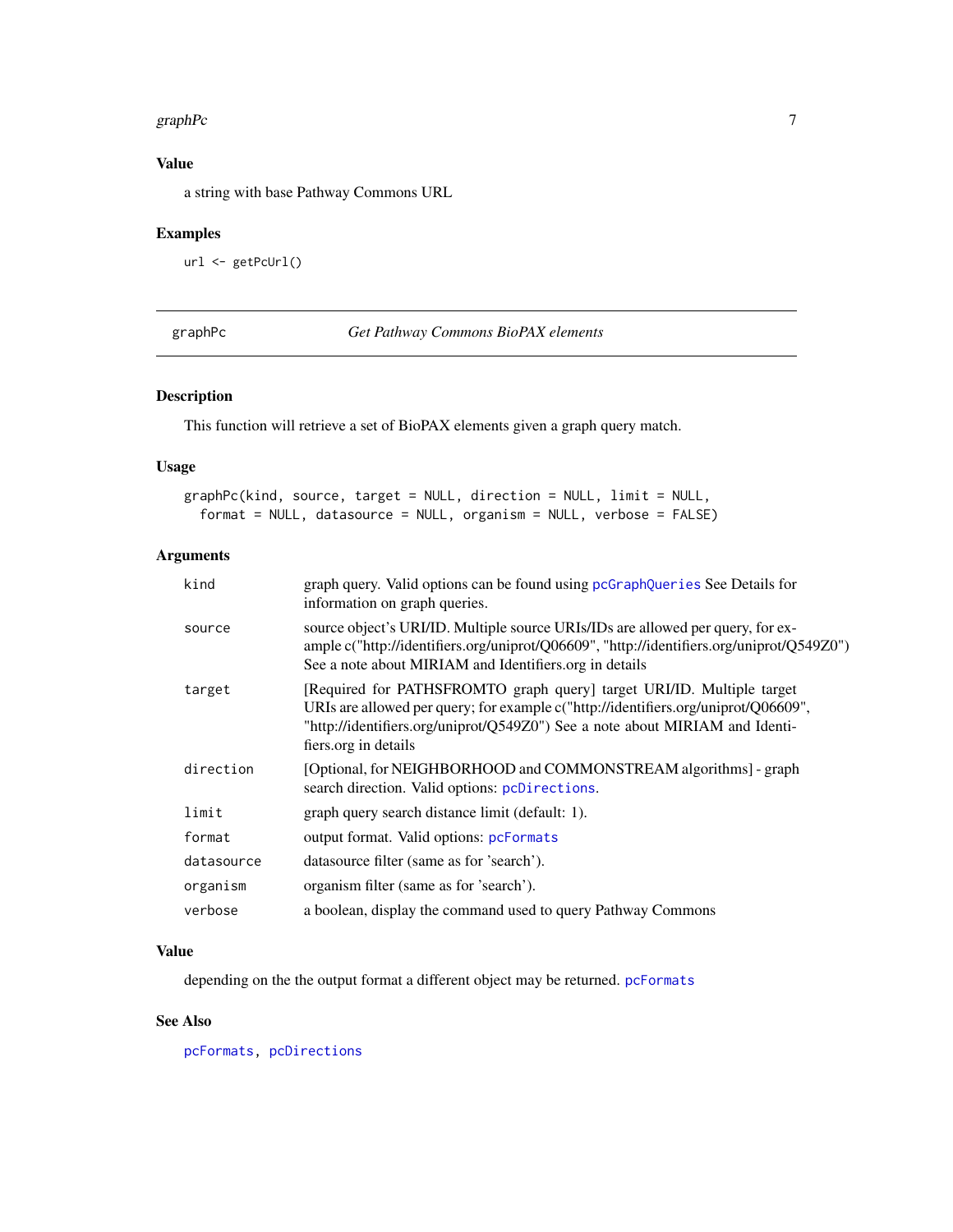#### Examples

```
source <- "http://identifiers.org/uniprot/O14503"
#results <- graphPc(source=, kind="neighborhood", format="EXTENDED_BINARY_SIF")
```
idMapping *Map IDs to Primary Uniprot or ChEBI IDs*

## Description

Unambiguously maps, e.g., HGNC gene symbols, NCBI Gene, RefSeq, ENS\*, and secondary UniProt identifiers to the primary UniProt accessions, or - ChEBI and PubChem IDs to primary ChEBI. You can mix different standard ID types in one query.

#### Usage

```
idMapping(ids, verbose = FALSE)
```
#### **Arguments**

| ids     | a vector of IDs                                              |
|---------|--------------------------------------------------------------|
| verbose | a boolean, display the command used to query Pathway Commons |

## Details

This is a specific id-mapping (not general-purpose) for reference proteins and small molecules; it was first designed for internal use, such as to improve BioPAX data integration and allow for graph queries accept not only URIs but also standard IDs. The mapping tables were derived exclusively from Swiss-Prot (DR fields) and ChEBI data (manually created tables and other mapping types and sources can be added in the future versions if necessary).

## Value

a list of where each entry is a HGNC symbol provided and the each value is a primary UniProt or ChEBI ID.

```
genes <- c("BRCA2", "TP53")
#results <- idMapping(genes)
```
<span id="page-7-0"></span>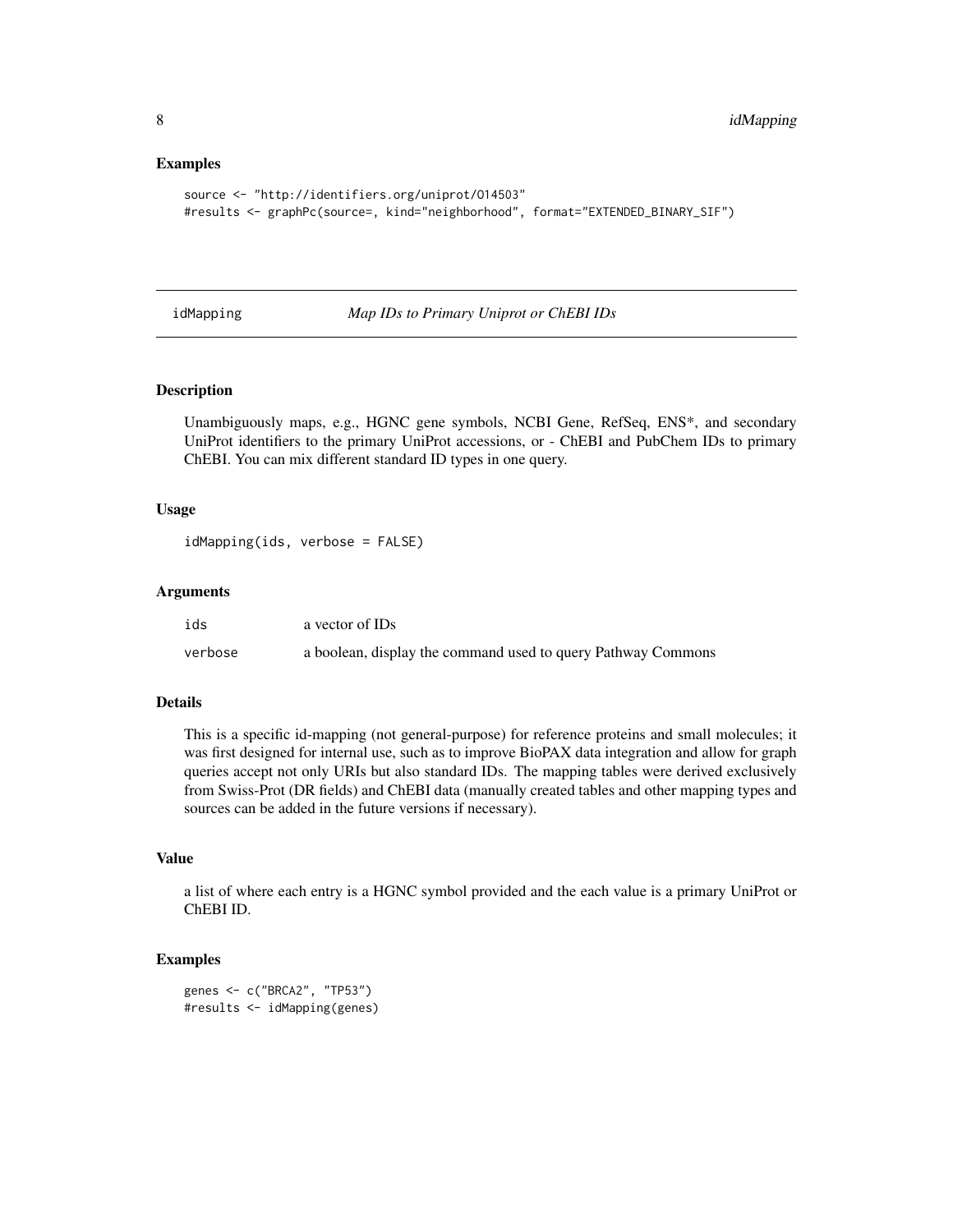<span id="page-8-0"></span>integrateBiopax *Integrate two BioPAX OWL files (DEPRECATED)*

## Description

This function merges two BioPAX OWL files

## Usage

```
integrateBiopax(inputFile1, inputFile2, outputFile = NULL)
```
## Arguments

| inputFile1 | a string of the name of the input BioPAX OWL file             |
|------------|---------------------------------------------------------------|
| inputFile2 | a string of the name of the input BioPAX OWL file             |
| outputFile | a string of the name of the output integrated BioPAX OWL file |

## Details

This method is deprecated. Use mergeBiopax instead.

## Value

an XMLInternalDocument representing a BioPAX OWL file

## See Also

[mergeBiopax](#page-9-2)

```
outFile <- tempfile()
results <- integrateBiopax(system.file("extdata", "raf_map_kinase_cascade_reactome.owl",
  package="paxtoolsr"),
  system.file("extdata", "dna_replication.owl", package="paxtoolsr"),
  outFile)
```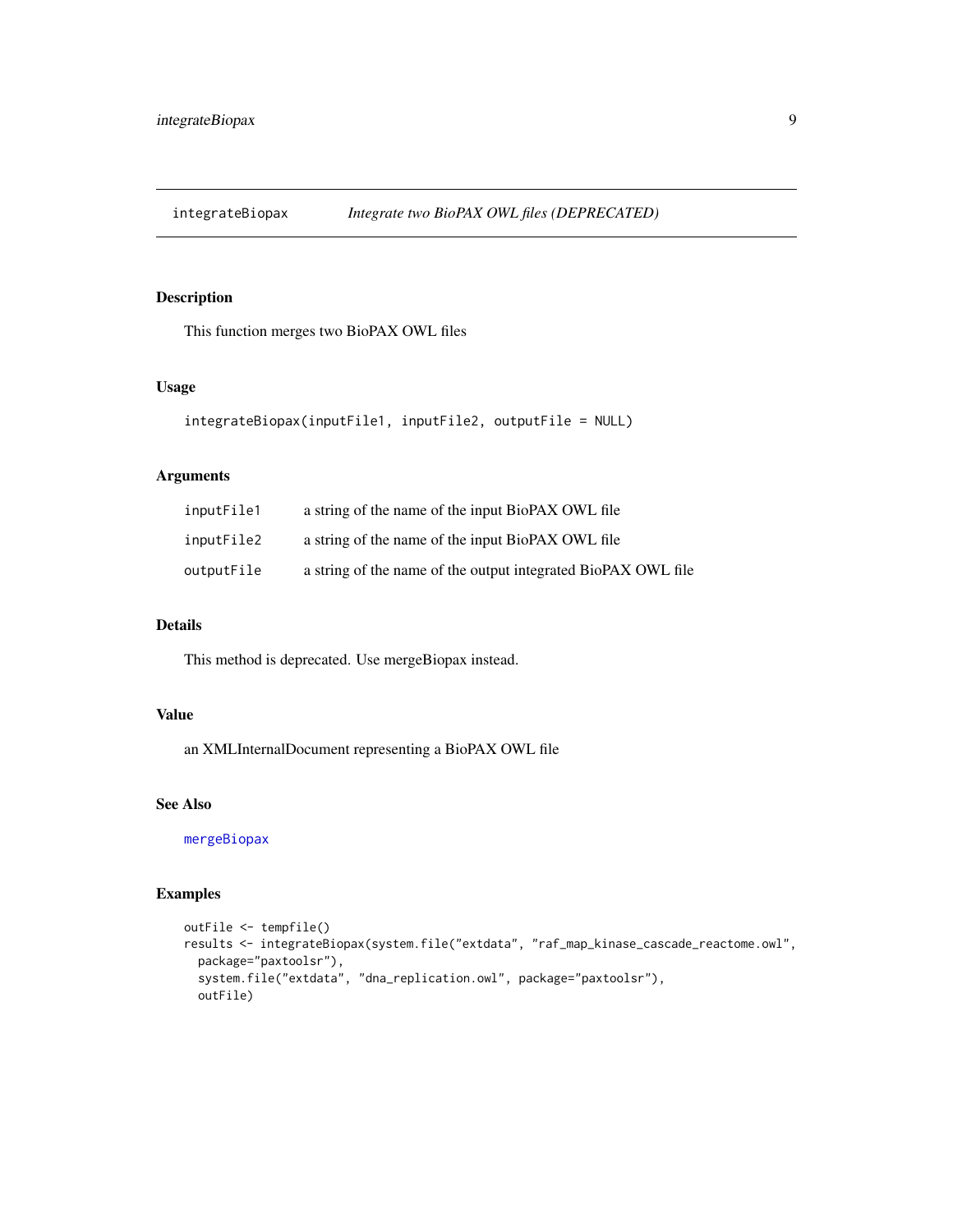<span id="page-9-2"></span><span id="page-9-0"></span>

This function merges two BioPAX OWL files

#### Usage

```
mergeBiopax(inputFile1, inputFile2, outputFile = NULL)
```
#### Arguments

| inputFile1 | a string of the name of the input BioPAX OWL file                    |
|------------|----------------------------------------------------------------------|
| inputFile2 | a string of the name of the input BioPAX OWL file                    |
| outputFile | a string of the name of the output merged BioPAX OWL file (Optional) |

#### Details

Only entities that share IDs will be merged. No additional merging occurs on cross-references. Merging may result in warning messages caused as a result of redundant actions being checked against by the Java library; these messages may be ignored.

## Value

an XMLInternalDocument representing a BioPAX OWL file

## Examples

```
outFile <- tempfile()
results <- mergeBiopax(system.file("extdata", "raf_map_kinase_cascade_reactome.owl",
                       package="paxtoolsr"),
                       system.file("extdata", "dna_replication.owl",
                       package="paxtoolsr"),
                       outFile)
```
<span id="page-9-1"></span>pcDirections *Acceptable Pathway Commons Directions*

#### Description

A simple function to see valid options

#### Usage

pcDirections()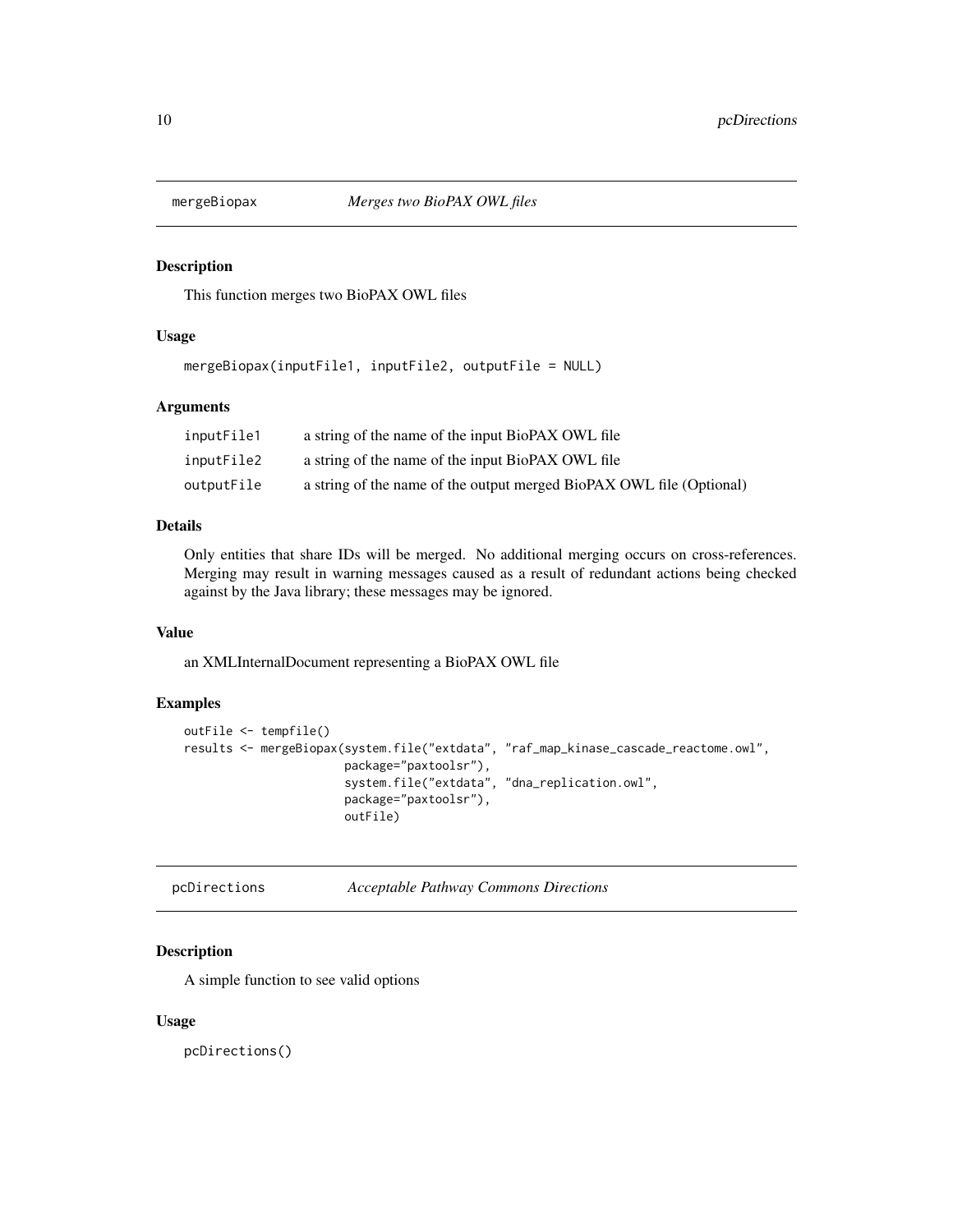## <span id="page-10-0"></span>pcFormats 11

## Details

- BOTHSTREAM where the current entity can either be the source or target of an interaction
- DOWNSTREAM where the current entity can only be the source
- UPSTREAM where the current entity can only be the target

## Value

acceptable Pathway Commons directions

### Examples

pcDirections()

## <span id="page-10-1"></span>pcFormats *Acceptable Pathway Commons Formats*

## Description

A simple function to see valid options

## Usage

pcFormats()

## Details

See references.

#### Value

acceptable Pathway Commons formats

## References

Output Formats Description: <http://www.pathwaycommons.org/pc2/help/formats.html>

## Examples

pcFormats()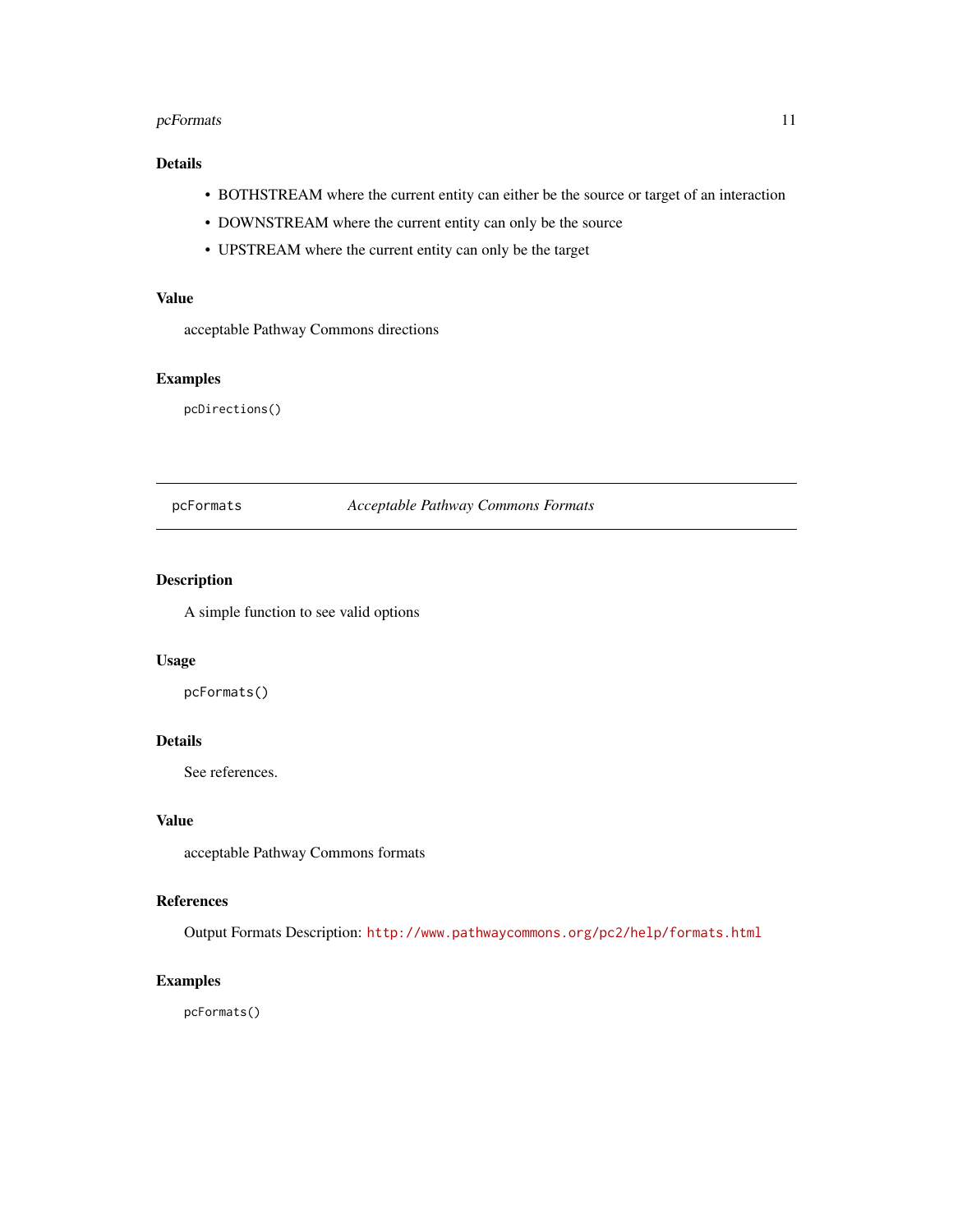<span id="page-11-1"></span><span id="page-11-0"></span>

A simple function to see valid options

#### Usage

pcGraphQueries()

## Details

- COMMONSTREAM searches common downstream or common upstream of a specified set of entities based on the given directions within the boundaries of a specified length limit
- NEIGHBORHOOD searches the neighborhood of given source set of nodes
- PATHSBETWEEN finds the paths between specific source set of states or entities within the boundaries of a specified length limit
- PATHSFROMTO finds the paths from a specific source set of states or entities to a specific target set of states or entities within the boundaries of a specified length limit

#### Value

acceptable Pathway Commons graph queries

#### Examples

pcGraphQueries()

readGmt *Read in gene sets from GMT files*

#### Description

This function will read in gene sets in the GMT format into a named list.

## Usage

```
readGmt(inputFile)
```
#### Arguments

inputFile an inputFile in the GMT format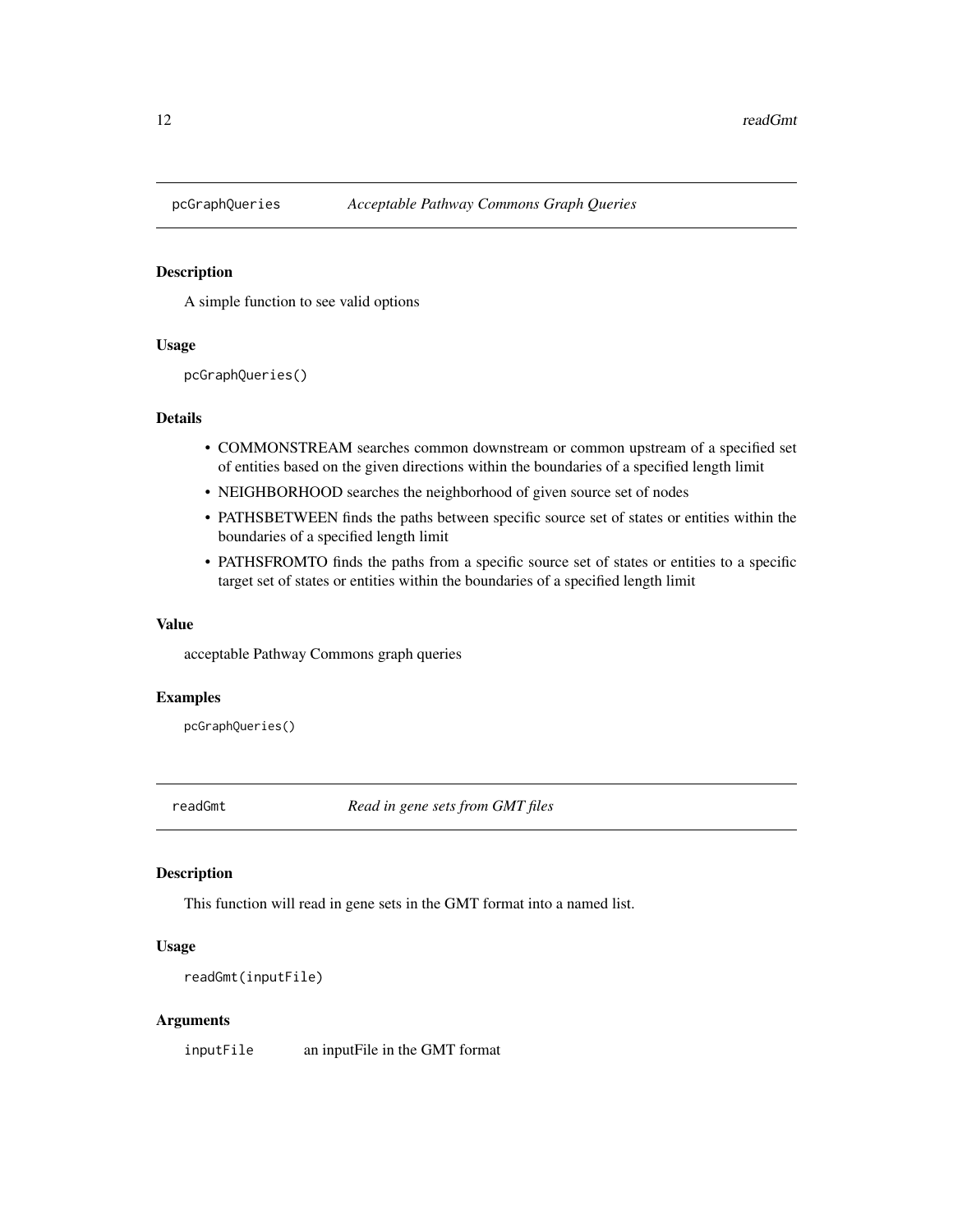#### <span id="page-12-0"></span>search $Pc$  13

## Value

a named list where each entry corresponds to a gene set

#### Examples

```
results <- readGmt(system.file("extdata", "test_gsea.gmt", package="paxtoolsr"))
```

| searchPc |  |
|----------|--|
|----------|--|

Search Pathway Commons

## Description

This command provides a text search using the Lucene query syntax.

#### Usage

```
searchPc(q, page = 0, data source = NULL, organism = NULL, type = NULL,verbose = FALSE)
```
#### Arguments

| q          | a keyword, name, external identifier, or a Lucene query string.                                                                                                                                                                                                                                                                                                                                                             |
|------------|-----------------------------------------------------------------------------------------------------------------------------------------------------------------------------------------------------------------------------------------------------------------------------------------------------------------------------------------------------------------------------------------------------------------------------|
| page       | an integer giving the search result page number $(N>=0,$ default: 0)                                                                                                                                                                                                                                                                                                                                                        |
| datasource | a vector that is a filter by data source (use names or URIs of pathway data sources<br>or of any existing Provenance object). If multiple data source values are speci-<br>fied, a union of hits from specified sources is returned. For example, datasource<br>as c("reactome", "pid") returns hits associated with Reactome or PID.                                                                                       |
| organism   | a vector that is an organism filter. The organism can be specified either by offi-<br>cial name, e.g. "homo sapiens" or by NCBI taxonomy id, e.g. "9606". Similar<br>to data sources, if multiple organisms are declared a union of all hits from speci-<br>fied organisms is returned. For example organism as c("9606", "10016") returns<br>results for both human and mice. Only humans, "9606" is officially supported. |
| type       | BioPAX class filter. See Details.                                                                                                                                                                                                                                                                                                                                                                                           |
| verbose    | a boolean, display the command used to query Pathway Commons                                                                                                                                                                                                                                                                                                                                                                |

#### Details

Indexed fields were selected based on most common searches. Some of these fields are direct BioPAX properties, others are composite relationships. All index fields are (case-sensitive):comment, ecnumber, keyword, name, pathway, term, xrefdb, xrefid, dataSource, and organism. The pathway field maps to all participants of pathways that contain the keyword(s) in any of its text fields. This field is transitive in the sense that participants of all sub-pathways are also returned. Finally, keyword is a transitive aggregate field that includes all searchable keywords of that element and its child elements - e.g. a complex would be returned by a keyword search if one of its members has a match. Keyword is the default field type. All searches can also be filtered by data source and organism. It is also possible to restrict the domain class using the 'type' parameter. This query can be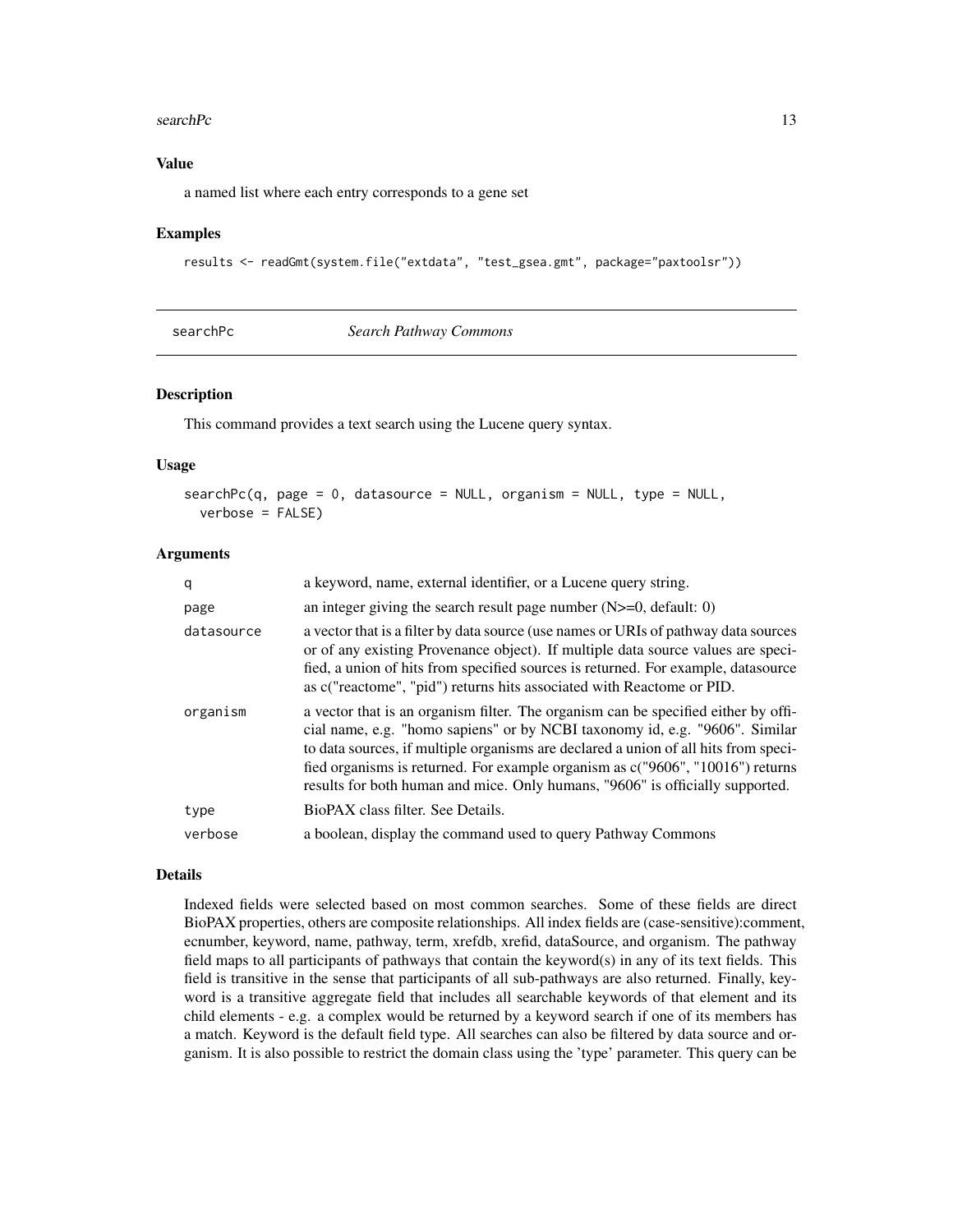used standalone or to retrieve starting points for graph searches. Search strings are case insensitive unless put inside quotes.

BioPAX classes can be found at [http://www.pathwaycommons.org/pc2/#biopax\\_types](http://www.pathwaycommons.org/pc2/#biopax_types)

## Value

an XMLInternalDocument with results

#### Examples

```
query <- "Q06609"
#results <- searchPc(query)
query <- "glycolysis"
#results <- searchPc(query, type="Pathway")
```
splitSifnx *Split Extended SIF File*

#### Description

Split an extended SIF file into nodes and edges

#### Usage

splitSifnx(con, verbose = FALSE)

## Arguments

| con     | an opened file connection                |
|---------|------------------------------------------|
| verbose | a boolean, display debugging information |

## Details

SIFNX files from Pathway Commons commonly come a single file that includes a tab-delimited sections for nodes and another for edges. The sections are separated by an empty lines. These sections must be split before they are read.

## Value

a list with nodes and edges entries

```
con <- file(system.file("extdata", "test_sifnx.txt", package="paxtoolsr"))
results <- splitSifnx(con, verbose=TRUE)
```
<span id="page-13-0"></span>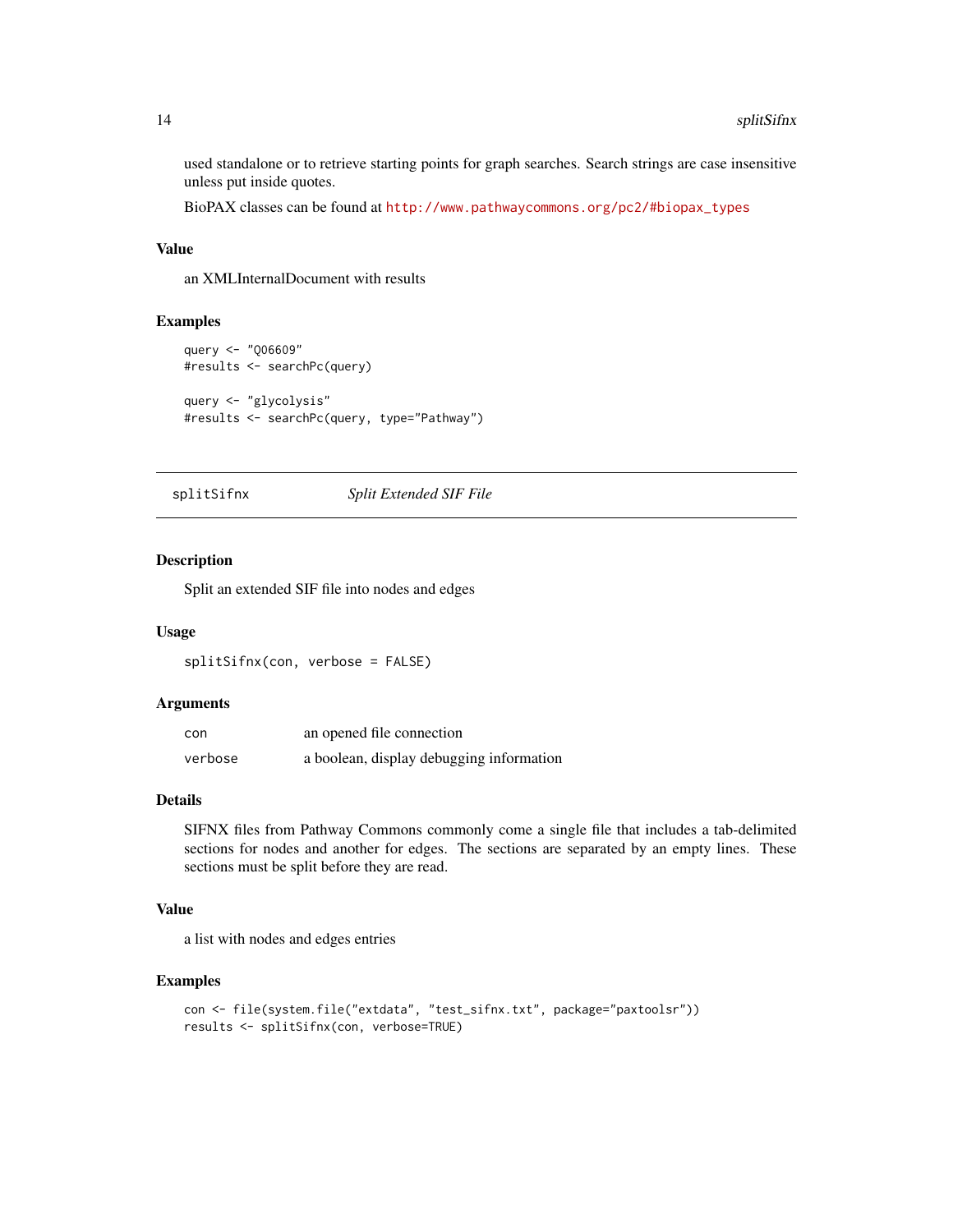<span id="page-14-0"></span>

This function provides a summary of BioPAX classes.

## Usage

summarize(inputFile)

## Arguments

inputFile a string of the name of the input BioPAX OWL file

## Details

BioPAX classes are defined by the BioPAX specification: <http://www.biopax.org/>

## Value

list with BioPAX class counts

## Examples

```
summary <- summarize(system.file("extdata", "raf_map_kinase_cascade_reactome.owl",
package="paxtoolsr"))
```
toGSEA *Converts a BioPAX OWL file to a GSEA GMT gene set*

## Description

This function converts pathway information stored as BioPAX files into the the GSEA .gmt format.

#### Usage

```
toGSEA(inputFile, outputFile = NULL, database, crossSpeciesCheckFlag)
```

| inputFile             | a string of the name of the input OWL file                                      |  |
|-----------------------|---------------------------------------------------------------------------------|--|
| outputFile            | a string of the name of the output file                                         |  |
| database              | a string of the name of the identifier type to be included (e.g. "HGNC Symbol") |  |
| crossSpeciesCheckFlag |                                                                                 |  |
|                       | a boolean that ensures participant protein is from same species                 |  |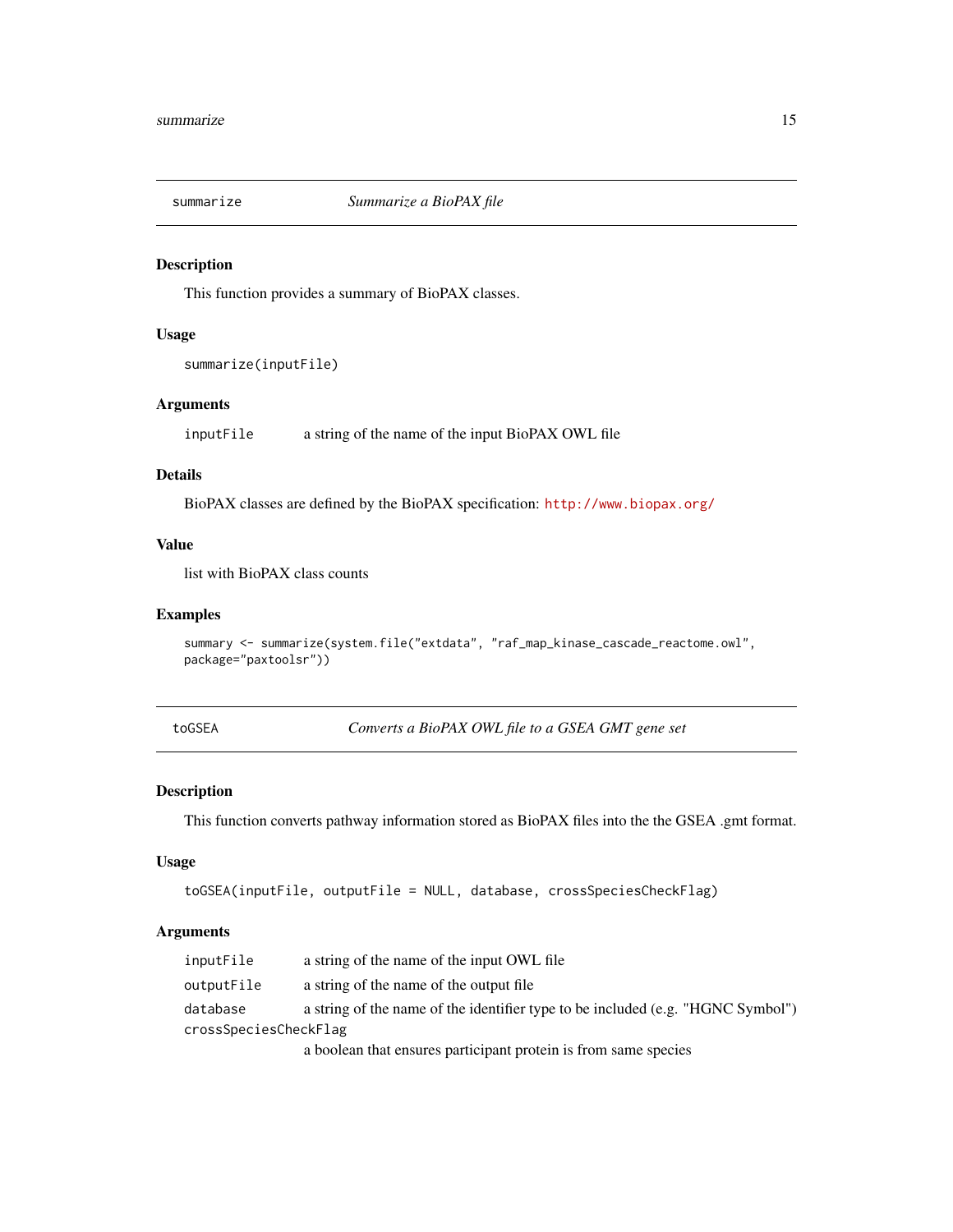## Details

The GSEA GMT format is a tab-delimited format where each row represents a gene set. The first column is the gene set name. The second column is a brief description. Other columns for each row contain genes in the gene set; these rows may be of unequal lengths.

## Value

a vector with the GSEA content

### Examples

```
outFile <- tempfile()
results <- toGSEA(system.file("extdata", "biopax3-short-metabolic-pathway.owl",
                              package="paxtoolsr"),
                              outFile,
                              "uniprot",
                              crossSpeciesCheckFlag=TRUE)
```
toLevel3 *Convert a BioPAX OWL file to BioPAX Level 3*

## Description

This file will convert older BioPAX objects to BioPAX Level 3

## Usage

```
toLevel3(inputFile, outputFile = NULL)
```
## Arguments

| inputFile  | a string of the name of the input BioPAX OWL file  |
|------------|----------------------------------------------------|
| outputFile | a string of the name of the output BioPAX OWL file |

## Value

an XMLInternalDocument representing a BioPAX OWL file

```
outFile <- tempfile()
results <- toLevel3(system.file("extdata", "raf_map_kinase_cascade_reactome.owl",
  package="paxtoolsr"),
  outFile)
```
<span id="page-15-0"></span>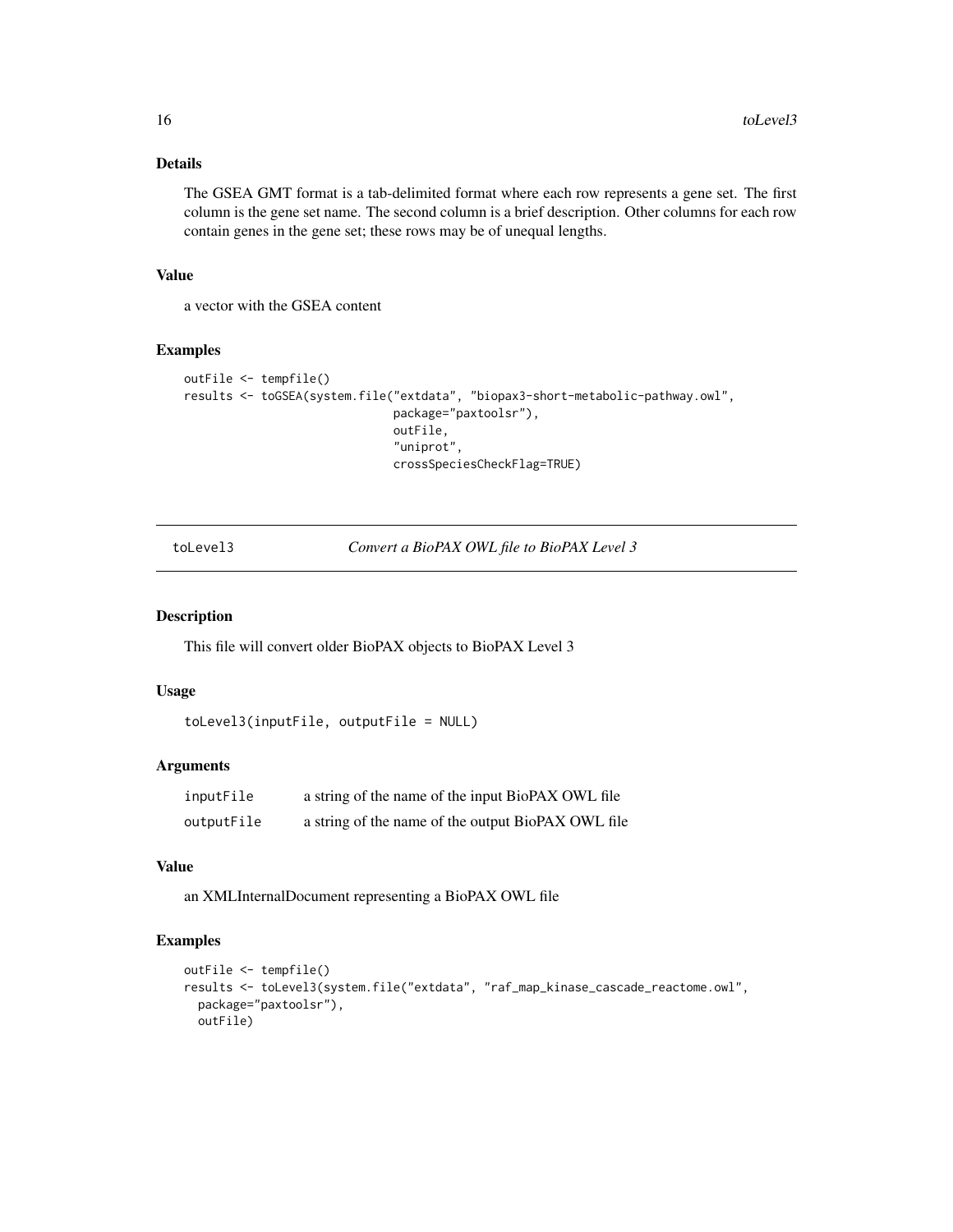<span id="page-16-0"></span>

This command returns all "top" pathways.

## Usage

```
topPathways(datasource = NULL, organism = NULL, verbose = FALSE)
```
## Arguments

| datasource | filter by data source (same as for 'search').                |
|------------|--------------------------------------------------------------|
| organism   | organism filter (same as for 'search').                      |
| verbose    | a boolean, display the command used to query Pathway Commons |

## Details

Pathways that are neither 'controlled' nor 'pathwayComponent' of another process.

#### Value

a data.frame with the following columns:

- uri URI ID for the pathway
- biopaxClass the type of BioPAX object
- name a human readable name
- dataSource the dataSource for the pathway
- organism an organism identifier
- pathway URI ID for the pathway

```
datasource <- "panther"
#results <- topPathways(datasource=datasource)
```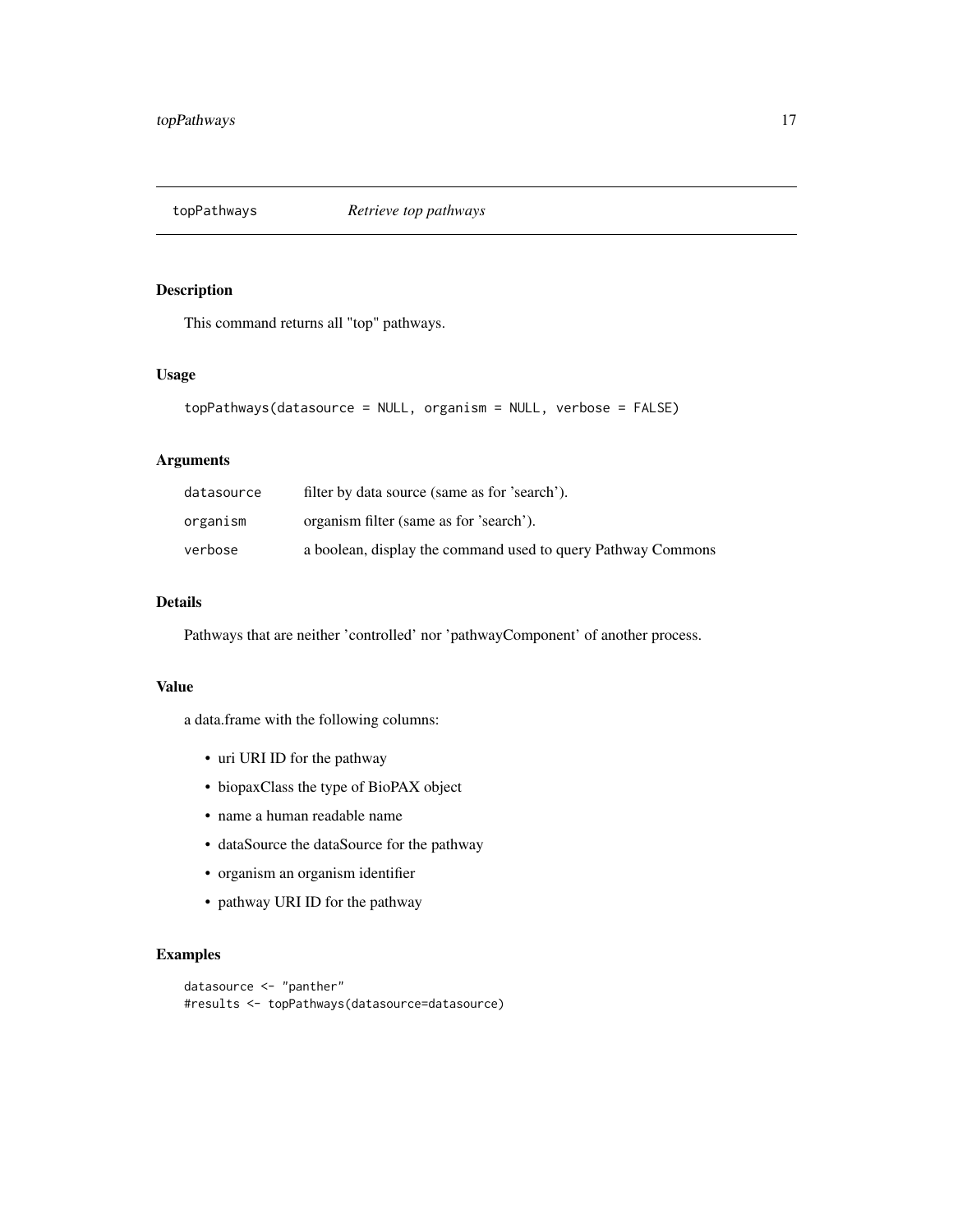<span id="page-17-0"></span>This function will convert a BioPAX OWL file into the Systems Biology Graphical Notation (SBGN) Markup Language (SBGNML) XML representation

#### Usage

```
toSBGN(inputFile, outputFile = NULL)
```
## Arguments

| inputFile  | a string of the name of the input BioPAX OWL file |
|------------|---------------------------------------------------|
| outputFile | a string of the name of the output SBGNML file    |

## Details

Objects in the SBGNML format are laid out using a Compound Spring Embedder (CoSE) layout

#### Value

an XMLInternalDocument representing a SBGNML file

## References

<http://www.cs.bilkent.edu.tr/~ivis/layout/cose-animated-demo/cose.html>

## Examples

```
outFile <- tempfile()
results <- toSBGN(system.file("extdata", "biopax3-short-metabolic-pathway.owl",
  package="paxtoolsr"),
  outFile)
```
toSif *Convert a BioPAX OWL file to SIF*

## Description

Convert a BioPAX OWL file to a binary SIF file

#### Usage

toSif(inputFile, outputFile = NULL)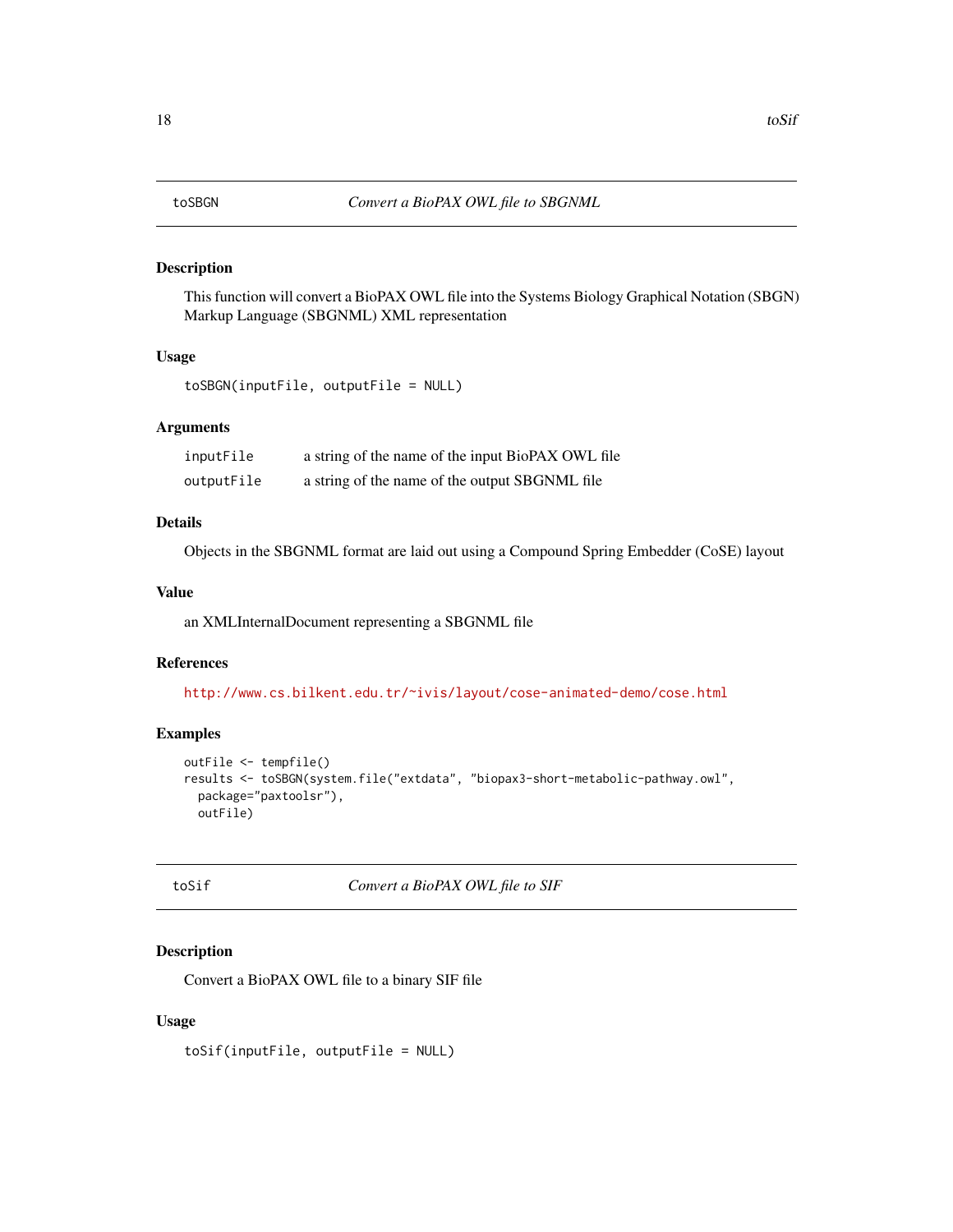#### <span id="page-18-0"></span>toSifnx 19

## Arguments

| inputFile  | a string of the name of the input BioPAX OWL file      |
|------------|--------------------------------------------------------|
| outputFile | a string of the name of the output SIF file (Optional) |

#### Details

Information on SIF conversion is provided on the Pathway Commons site: [http://www.pathwaycom](http://www.pathwaycommons.org/pc2/)mons. [org/pc2/](http://www.pathwaycommons.org/pc2/)

## Value

a 3-column data.frame where the columns are named: PARTICIPANT\_A, INTERACTION\_TYPE, PARTICIPANT\_B

## Examples

```
outFile <- tempfile()
results <- toSif(system.file("extdata", "raf_map_kinase_cascade_reactome.owl",
  package="paxtoolsr"),
  outFile)
```

```
toSifnx Converts BioPAX OWL file to extended binary SIF representation
```
## Description

Converts BioPAX OWL file to extended binary SIF representation

## Usage

```
toSifnx(inputFile, outputNodesFile = NULL, outputEdgesFile = NULL,
 nodeProps, edgeProps)
```

| inputFile       | a string with the name of the input BioPAX OWL file                                                                                                                  |
|-----------------|----------------------------------------------------------------------------------------------------------------------------------------------------------------------|
| outputNodesFile |                                                                                                                                                                      |
|                 | a string with the name of the output file for node information                                                                                                       |
| outputEdgesFile |                                                                                                                                                                      |
|                 | a string with the name of the output file for edge information                                                                                                       |
| nodeProps       | a string node properties to be saved; these are set up as XPath like expressions of<br>data in BioPAX files (e.g. c("EntityReference/name", "EntityReference/xref")) |
| edgeProps       | a string edge properties to be saved; these are set up as XPath like expressions<br>of data in BioPAX files (e.g. "Interaction/dataSource/displayName")              |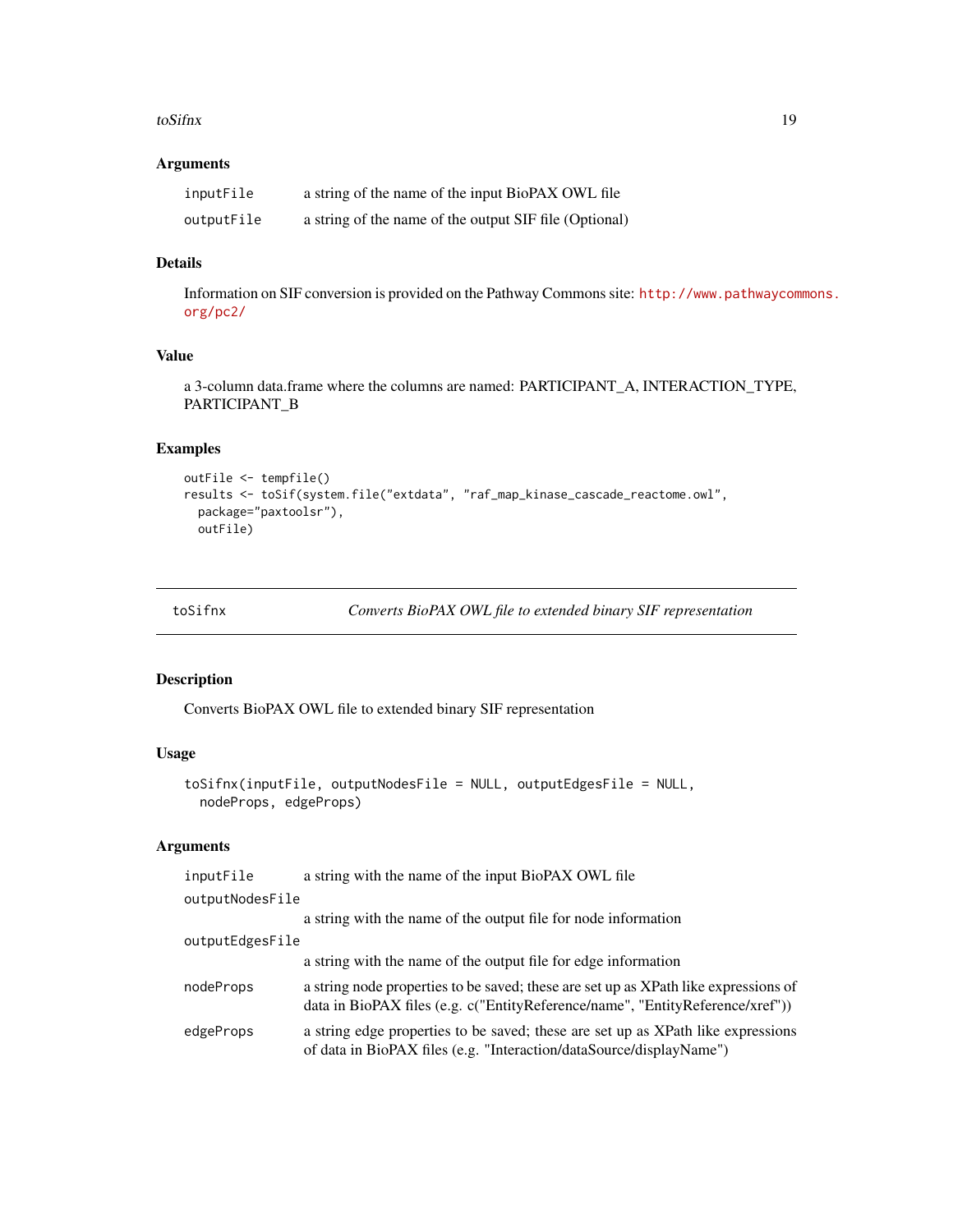<span id="page-19-0"></span>20 traverse traverse traverse traverse traverse traverse traverse traverse traverse traverse

## Details

Information on SIF conversion is provided on the Pathway Commons site: [http://www.pathwaycom](http://www.pathwaycommons.org/pc2/)mons. [org/pc2/](http://www.pathwaycommons.org/pc2/)

## Value

a list with two entries

- nodes a data.frame with interaction participant information specified in nodeProps
- edges a data.frame with SIF formatted data (i.e. an edgelist with a additional middle column denoting interaction type) and any additional columns specified in edgeProps.

#### Examples

```
edgesFile <- tempfile()
nodesFile <- tempfile()
results <- toSifnx(system.file("extdata", "raf_map_kinase_cascade_reactome.owl",
  package="paxtoolsr"),
 nodesFile,
  edgesFile,
  c("EntityReference/name", "EntityReference/xref"),
  "Interaction/dataSource/displayName")
```
traverse *Access Pathway Commons using XPath-type expressions* 

## Description

This command provides XPath-like access to the Pathway Commons.

#### Usage

```
traverse(uri, path, verbose = FALSE)
```

| uri     | a BioPAX element URI - specified similarly to the 'GET' command above).<br>Multiple IDs are allowed ( $uri=$ & $uri=$ & $uri=$ ).                                       |
|---------|-------------------------------------------------------------------------------------------------------------------------------------------------------------------------|
| path    | a BioPAX propery path in the form of property1[:type1]/property2[:type2]; see<br>properties, inverse properties, Paxtools, org.biopax.paxtools.controller.PathAccessor. |
| verbose | a boolean, display the command used to query Pathway Commons                                                                                                            |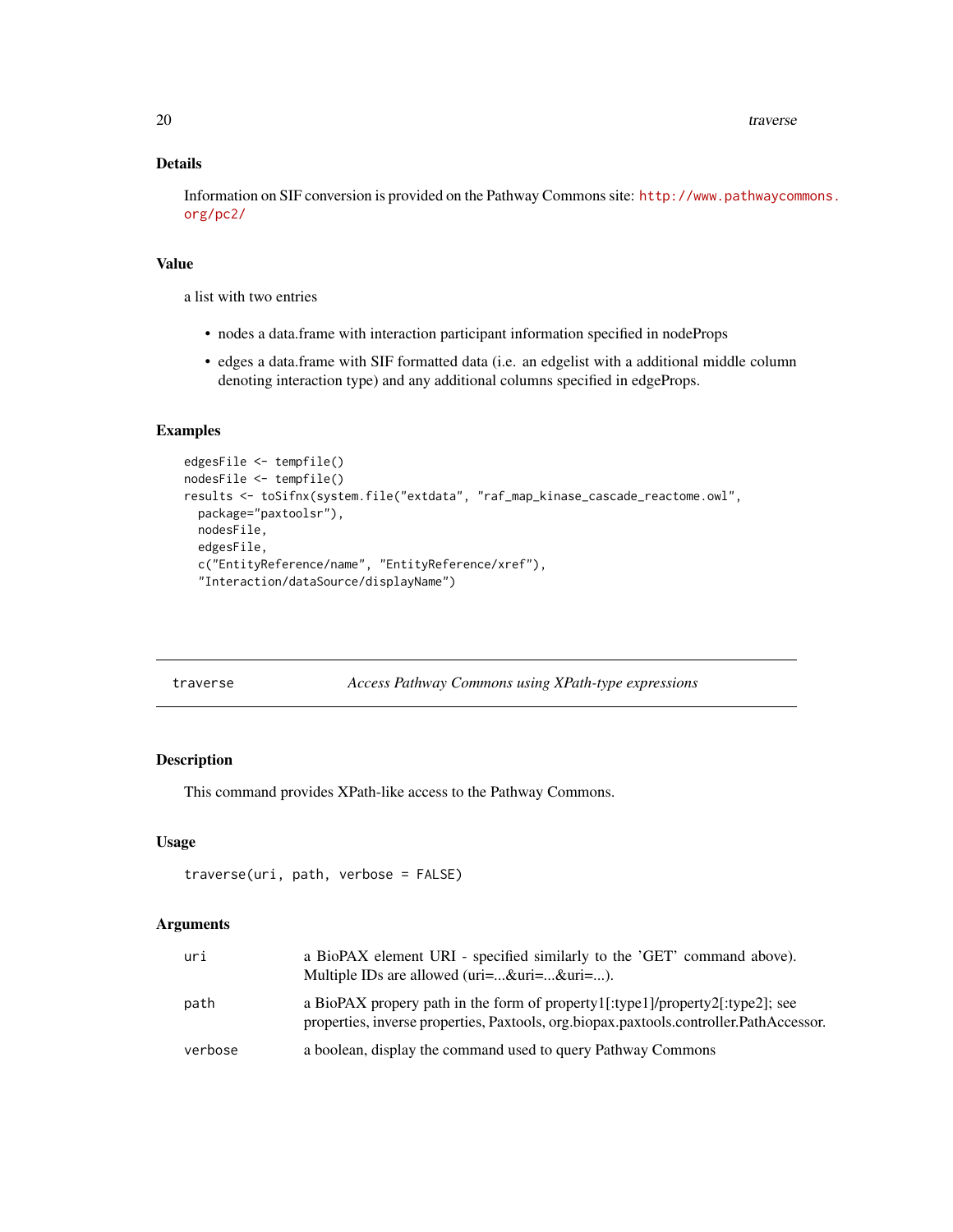#### <span id="page-20-0"></span>validate 21 and 22 and 22 and 22 and 22 and 22 and 22 and 23 and 23 and 23 and 24 and 25 and 26 and 27 and 27 and 27 and 27 and 27 and 27 and 27 and 27 and 27 and 27 and 27 and 27 and 27 and 27 and 27 and 27 and 27 and 27

## Details

With traverse users can explicitly state the paths they would like to access. The format of the path query is in the form: [Initial Class]/[property1]:[classRestriction(optional)]/[property2]... A "\*" sign after the property instructs path accessor to transitively traverse that property. For example, the following path accessor will traverse through all physical entity components within a complex: "Complex/component\*/entityReference/xref:UnificationXref" The following will list display names of all participants of interactions, which are components (pathwayComponent) of a pathway (note: pathwayOrder property, where same or other interactions can be reached, is not considered here): "Pathway/pathwayComponent:Interaction/participant\*/displayName" The optional parameter classRestriction allows to restrict/filter the returned property values to a certain subclass of the range of that property. In the first example above, this is used to get only the Unification Xrefs. Path accessors can use all the official BioPAX properties as well as additional derived classes and parameters in paxtools such as inverse parameters and interfaces that represent anonymous union classes in OWL. (See Paxtools documentation for more details).

#### Value

an XMLInternalDocument with results

## References

Paxtools Documentation: <http://www.biopax.org/m2site/>

#### Examples

```
uri <- "http://identifiers.org/uniprot/P38398"
#results <- traverse(uri=uri, path="ProteinReference/organism/displayName")
```
validate *Validate BioPAX files*

#### **Description**

This function validates BioPAX files for errors.

#### Usage

```
validate(inputFile, outputFile = NULL, type = c("xml", "html", "biopax"),
  autoFix = FALSE, onlyErrors = FALSE, maxErrors = NULL,
  notStrict = FALSE)
```

| inputFile  | a string of the name of the input BioPAX OWL file                     |
|------------|-----------------------------------------------------------------------|
| outputFile | a string of the name of the output file containing validation results |
| type       | a string denoting the type of output: xml (default), html, biopax     |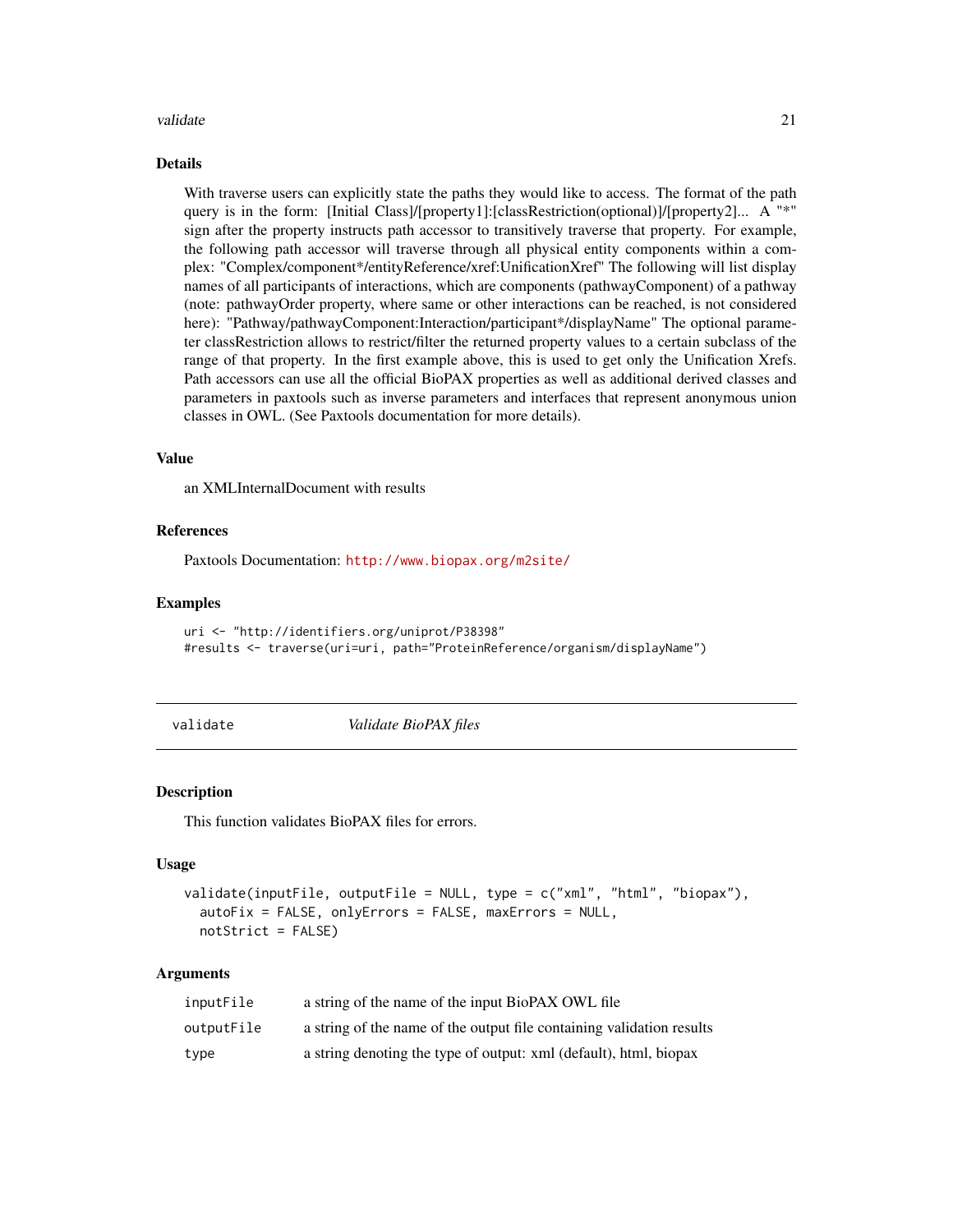| autoFix    | a boolean that determines if the input file should be fixed automatically. Errors |
|------------|-----------------------------------------------------------------------------------|
|            | that can be automatically fixed include generating displayName properties from    |
|            | names, inferring organism, and inferring dataSource                               |
| onlyErrors | a boolean of whether to only display errors                                       |
| maxErrors  | a integer denoting the number of errors to return                                 |
| notStrict  | a boolean of whether to be strict in validation (default: FALSE)                  |

## Details

See the publication by Rodchenkov, et al. for information on the BioPAX validator. See [http://](http://biopax.baderlab.org/validator) [biopax.baderlab.org/validator](http://biopax.baderlab.org/validator) for additional information on validator. See [http://biopax.](http://biopax.baderlab.org/validator/errorTypes.html) [baderlab.org/validator/errorTypes.html](http://biopax.baderlab.org/validator/errorTypes.html) for information on error types.

## Value

an XMLInternalDocument is returned if type is set to "xml" otherwise the location of the outputfile is returned.

## References

Rodchenkov I, Demir E, Sander C, Bader GD. The BioPAX Validator, [http://www.ncbi.nlm.](http://www.ncbi.nlm.nih.gov/pubmed/23918249) [nih.gov/pubmed/23918249](http://www.ncbi.nlm.nih.gov/pubmed/23918249)

```
outFile <- tempfile()
rawDoc <- validate(system.file("extdata", "raf_map_kinase_cascade_reactome.owl",
  package="paxtoolsr"), onlyErrors=TRUE)
```